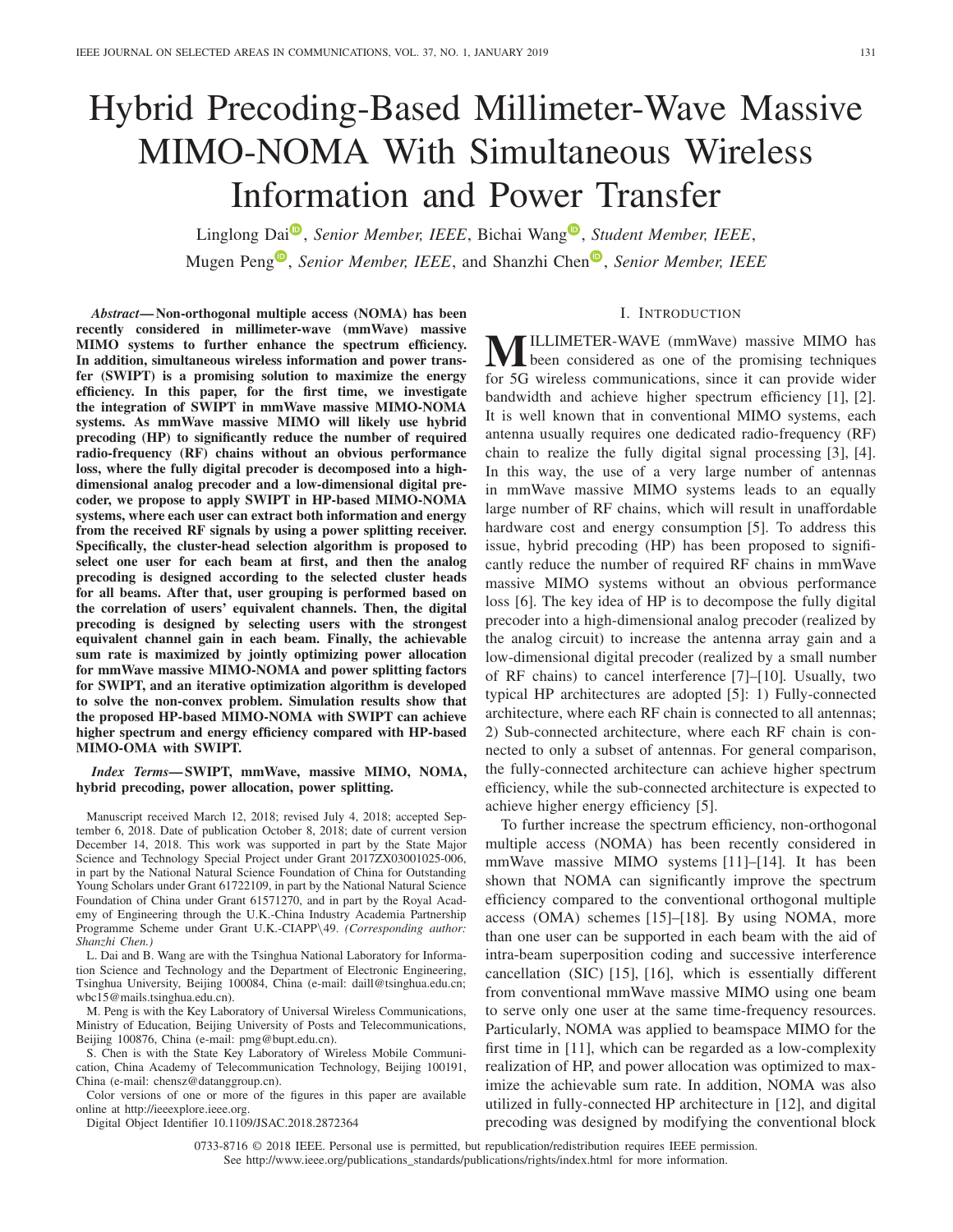diagonalization (BD) precoding scheme. Furthermore, a more sophisticated digital precoding design, i.e., minorizationmaximization (MM) based precoding, was proposed in [13] to maximize the achievable sum rate. Besides, power allocation was optimized in [14] to maximize the energy efficiency of mmWave massive MIMO-NOMA systems, and an iterative algorithm was proposed to obtain the optimal power allocation.

In addition to improving the spectrum efficiency, energy efficiency is also one of the key performance indicators (KPIs) for 5G, which is expected to be 100 times compared with that of current 4G wireless communications [19]. To this end, simultaneous wireless information and power transfer (SWIPT), which was initially proposed in [20], has attracted great interests in recent years [21]–[25]. The key idea of SWIPT is that both information and energy could be extracted from the same received RF signals, which can be realized by power splitting receivers in practice [26]. With the help of SWIPT, the battery-powered wireless communication devices can harvest energy from the RF signals to prolong their lifetime, which provides the potential to explore more energy-efficient networks, especially for Internet of Things (IoT) with millions of wireless devices [27]. However, the trade-off between information rate and harvested energy level should be carefully considered to facilitate efficient SWIPT in multi-user systems, since inter-user interferences are usually harmful for the information decoding (ID), while they can be useful for energy harvesting (EH) [21].

In fact, some efforts have been endeavored to address this problem. Particularly, a joint transmit beamforming and power splitting optimization was investigated in [28], where the transmit power was minimized under the signalto-interference-and-noise ratio (SINR) and EH quality of service (QoS) constraints for multi-user MIMO systems. In addition, the joint transceiver and power splitting design for downlink multi-user MIMO SWIPT networks was also investigated based on the mean square error (MSE) criterion in [29]. For multi-cell multi-user downlink SWIPT systems, the joint transceiver and power splitting design was studied to optimize the energy efficiency in [30]. Although SWIPT has the potential to realize energy efficient wireless communications, and has been investigated in some multi-user systems, the application of SWIPT in mmWave massive MIMO-NOMA systems has not been considered in the literature to the best of our knowledge, where new challenges will arise for the joint transceiver and power splitting optimization.

In this paper, we propose to integrate SWIPT in HP-based mmWave massive MIMO-NOMA systems to realize the spectrum- and energy-efficient wireless communications.<sup>1</sup> Particularly, a power splitting receiver is used for each user to achieve SWIPT by dividing the received signal into two parts for simultaneous information retrieval and energy storage. In such an system, we investigate the joint optimization of transceiver for ID and power splitting for EH, including user grouping, hybrid precoding design, power allocation, and power splitting factors design. Specifically, the contributions of this paper can be summarized as follows.

- 1) We propose to integrate SWIPT in HP-based mmWave massive MIMO-NOMA systems, including both the fully-connected architecture and sub-connected architecture. To the best of our knowledge, it is the first time to consider SWIPT in massive MIMO-NOMA systems. On the one hand, HP architecture at the base station (BS) can significantly reduce the number of required RF chains without an obvious performance loss, which can largely save the energy consumption at the BS, while guarantee the spectrum efficiency of mmWave massive MIMO systems. On the other hand, by using SWIPT, users can harvest energy from the received RF signals to prolong their life, which makes it more energy-efficient at the users. Note that although the application of SWIPT in conventional MIMO systems have been studied [21]–[23], [28], [29], the introduction of NOMA will result in additional challenges for the joint transceiver and power splitting optimization.
- 2) To enable the HP-based mmWave massive MIMO-NOMA systems with SWIPT, we investigate the joint transceiver and power splitting optimization. Specifically, the cluster-head selection (CHS) algorithm is proposed to select one user for each beam, and then the analog precoding is designed to obtain the antenna array gain according to the selected cluster heads for all beams. After that, user grouping is performed based on the equivalent channel correlation of the remaining users and the cluster-heads. Then, the digital precoding is designed to cancel the inter-user interference by selecting users with the strongest equivalent channel gain in each beam. Finally, the achievable sum rate is maximized by jointly optimizing power allocation as well as power splitting factors, which is very difficult to obtain the optimal solutions due to the coupling of different users' power allocation factors as well as the power splitting factors. To address this issue, an iterative optimization algorithm is developed to solve the non-convex problem, and the convergence and computational complexity are also analyzed.
- 3) The performance in terms of both spectrum efficiency and energy efficiency of the proposed HP-based mmWave massive MIMO-NOMA systems with SWIPT is evaluated by simulations. The convergence of the developed iterative optimization algorithm for joint power allocation and power splitting is validated, and it is shown that only 10 times of iteration are required to make it converged. Furthermore, we show that the proposed mmWave massive MIMO-NOMA systems with SWIPT can achieve higher spectrum and energy efficiency than those of mmWave massive MIMO-OMA systems with SWIPT.

The rest of this paper is organized as follows. The system model of HP-based mmWave massive MIMO-NOMA system with SWIPT is introduced in Section II. User grouping and hybrid precoding design are discussed in Section III. In Section IV, the joint power allocation and power splitting

<sup>&</sup>lt;sup>1</sup>Simulation codes are provided to reproduce the results presented in this paper: http://oa.ee.tsinghua.edu.cn/dailinglong/publications/publications.html.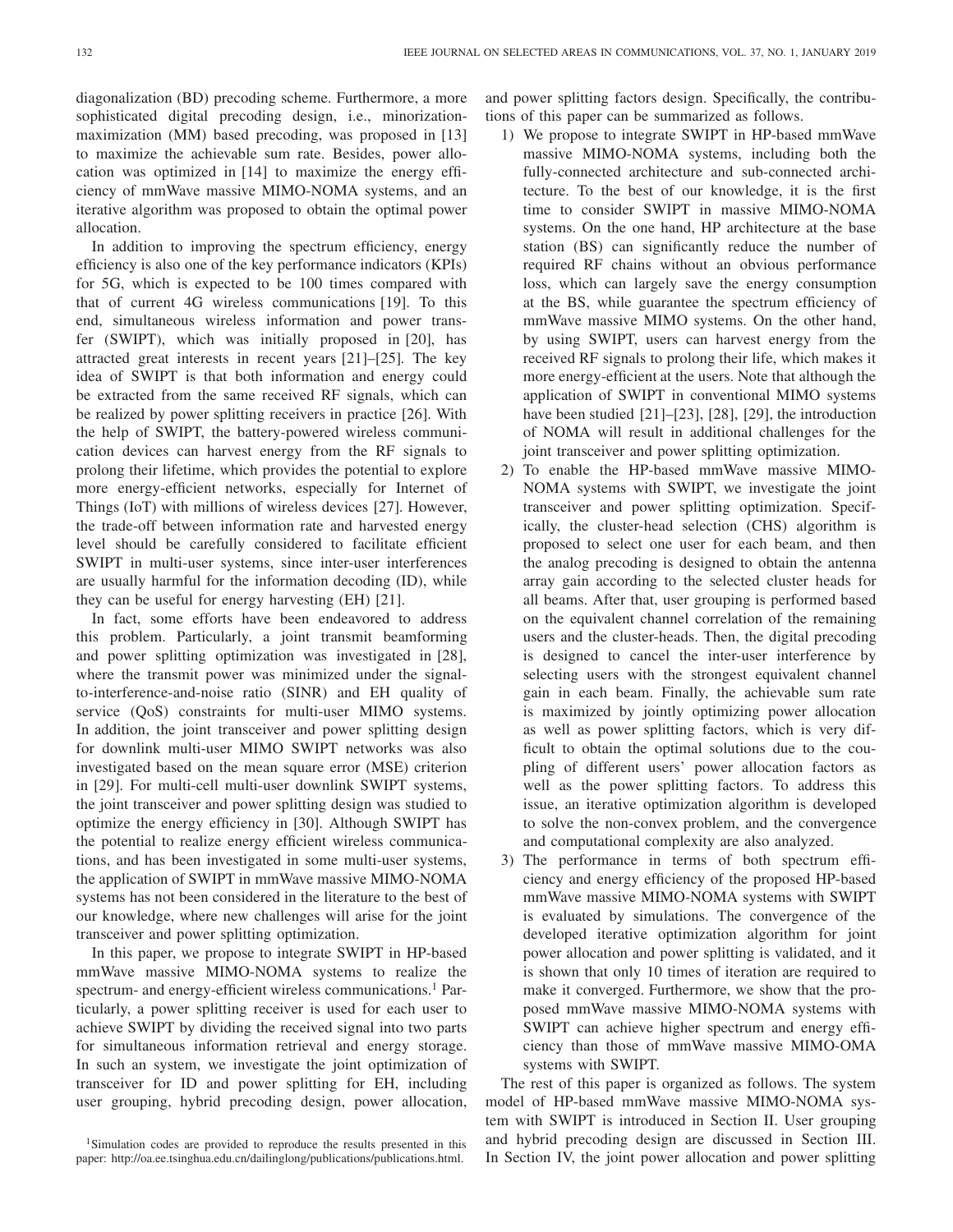optimization problem is formulated to maximize the achievable sum rate, under the achievable rate QoS and EH QoS constraints for each user. Furthermore, an iterative optimization algorithm is proposed to solve the non-convex problem. Simulation results are provided in Section V. Finally, conclusions are drawn in Section VI.

*Notation:* We use upper-case and lower-case boldface letters to denote matrices and vectors, respectively;  $(\cdot)^T$ ,  $(\cdot)^H$ ,  $(\cdot)^{-1}$ , and  $\|\cdot\|_p$  denote the transpose, conjugate transpose, matrix inversion, and  $l_p$  norm operation, respectively.  $E\{\cdot\}$  denotes the expectation.  $|\Gamma|$  denotes the number of elements in set  $\Gamma$ .  $\mathbf{A}(i, \cdot)_{i \in \Gamma}$  denotes the submatrix of **A** that consists of the ith row of **A** for all  $i \in \Gamma$ , while  $\mathbf{A}(:,j)_{i \in \Gamma}$  denotes the submatrix of **A** that consists of the jth column of **A** for all  $j \in \Gamma$ . We use the notation  $CN(m, R)$  to denote the complex Gaussian distribution with mean **m** and covariance **R**, and  $\mathcal{U}(a, b)$  to denote the uniform distribution in the range  $(a, b)$ . ⊗ denotes the kronecker product. Finally,  $\mathbf{I}_N$  is the  $N \times N$  identity matrix, and  $\Phi$  denotes the empty set.

#### II. SYSTEM MODEL

In this paper, we consider a single-cell downlink mmWave massive MIMO-NOMA system, where the BS is equipped with  $N$  antennas and  $N_{\text{RF}}$  RF chains to simultaneously serve  $K$  single-antenna users [12]–[14], and each user is equipped with a power splitting receiver for SWIPT.

Fig. 1 shows three architectures of mmWave massive MIMO systems, i.e., the fully digital MIMO as shown in Fig. 1 (a), the fully-connected HP architecture as shown in Fig. 1 (b), and the sub-connected HP architecture as shown in Fig. 1 (c). From Fig. 1, we can see that for the fully digital MIMO, each antenna requires one dedicated RF chain, and thus the number of RF chains is equal to the number of antennas, which results in unaffordable energy consumption and hardware cost. On the contrary, the number of RF chains in HP architectures is less than the number of antennas, which can be realized by a high-dimensional analog precoder and a low-dimensional digital precoder. Specifically, for the fully-connected HP architecture in Fig. 1 (b), each of the  $N_{\text{RF}}$  RF chain is connected to all  $N$  antennas by finite-resolution phase shifters, where  $NN_{\text{RF}}$  phase shifters are required, and thus the full array gain can be exploited by every RF chain. For the sub-connected HP architecture in Fig. 1 (c), each RF chain is connected to only a subset of  $N$  BS antennas, so only  $N$  phase shifters are required. In general, the sub-connected architecture is easier to be implemented and will likely be more energy efficient, while it may suffer some performance loss compared to the fully-connected architecture. In this paper, both of the fully-connected and sub-connected architectures will be considered.

In HP-based mmWave massive MIMO systems, the number of beams cannot exceed the number of RF chains, and each beam can only support one user at most [7]. Therefore, to fully achieve the multiplexing gain, we assume that the number of beams  $G$  is equal to the number of RF chains  $N_{\text{RF}}$ , i.e.,  $G = N_{\text{RF}}$ . On the contrary, each beam can support more than one user by using NOMA. Let  $S_g$  for  $g = 1, 2, \dots, G$ denote the set of users served by the gth beam with  $|S_g| \geq 1$ ,



Fig. 1. System models of mmWave MIMO architectures: (a) Fully digital MIMO; (b) Fully-connected HP architecture; (c) Sub-connected HP architecture.

and we have  $S_i \cap S_j = \Phi$  for  $i \neq j$  as well as  $\sum^G$  $\sum_{g=1} |S_g| = K.$ Then, the received signal at the mth user in the qth beam can be modeled as

$$
y_{g,m} = \mathbf{h}_{g,m}^H \mathbf{A} \sum_{i=1}^G \sum_{j=1}^{|S_i|} \mathbf{d}_i \sqrt{p_{i,j}} s_{i,j} + v_{g,m}
$$
  
\n
$$
= \underbrace{\mathbf{h}_{g,m}^H \mathbf{A} \mathbf{d}_g \sqrt{p_{g,m}} s_{g,m}}_{\text{desired signal}}
$$
  
\n
$$
+ \mathbf{h}_{g,m}^H \mathbf{A} \mathbf{d}_g \left( \sum_{j=1}^{m-1} \sqrt{p_{g,j}} s_{g,j} + \sum_{j=m+1}^{|S_g|} \sqrt{p_{g,j}} s_{g,j} \right)
$$
  
\n
$$
+ \underbrace{\mathbf{h}_{g,m}^H \mathbf{A} \sum_{i \neq g} \sum_{j=1}^{|S_i|} \mathbf{d}_i \sqrt{p_{i,j}} s_{i,j} + v_{g,m}}_{\text{noise}},
$$
  
\n
$$
+ \underbrace{\mathbf{h}_{g,m}^H \mathbf{A} \sum_{i \neq g} \sum_{j=1}^{|S_i|} \mathbf{d}_i \sqrt{p_{i,j}} s_{i,j} + v_{g,m}}_{\text{noise}},
$$
  
\n(1)

where  $s_{g,m}$  is the transmitted signal with  $E\{|s_{g,m}|^2\}=1$ ,  $p_{g,m}$  is the transmitted power for the mth user in the gth beam,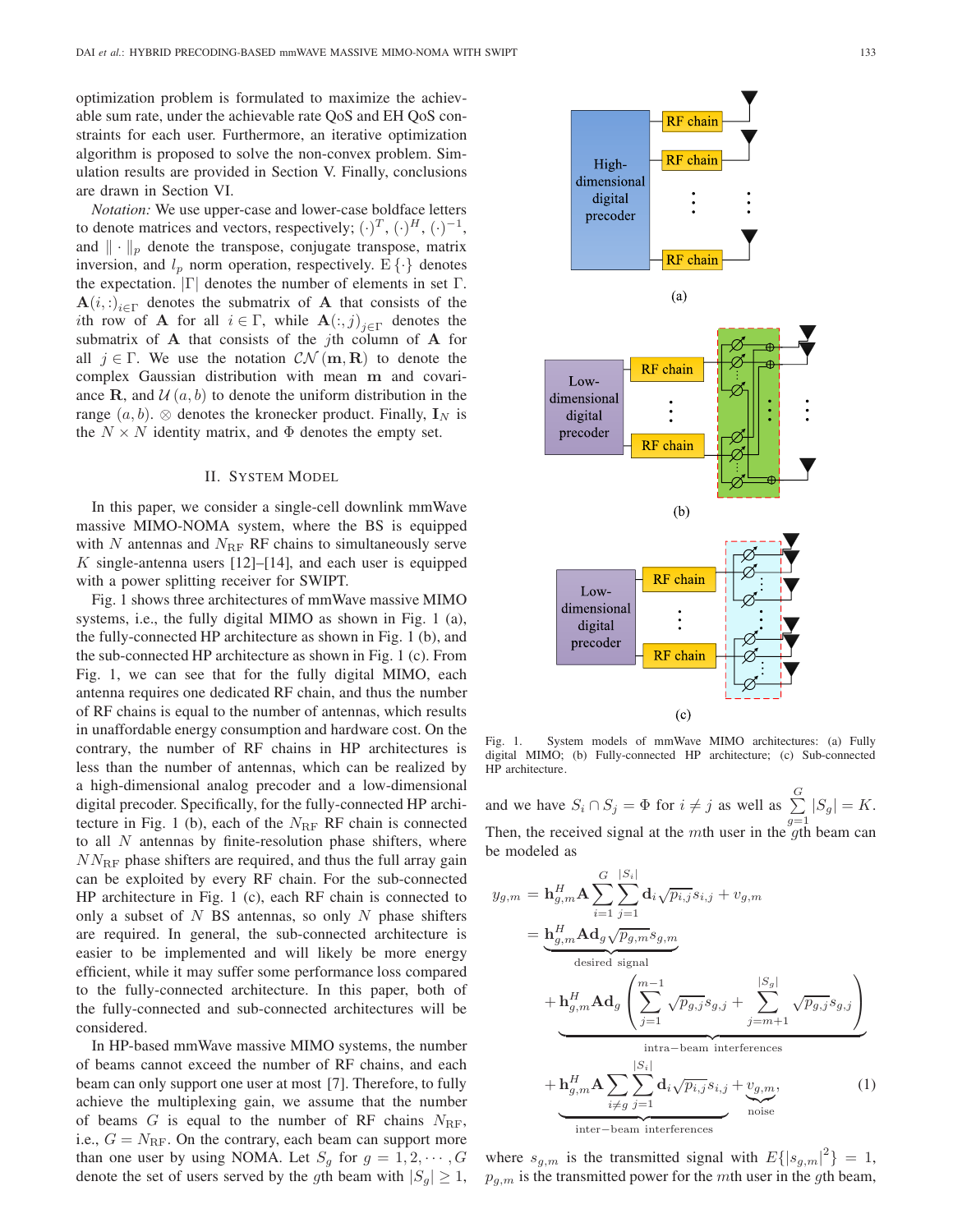$v_{g,m}$  is the noise following the distribution  $\mathcal{CN}\left(0,\sigma_v^2\right)$ ,  $d_g$  is the  $N_{\text{RF}} \times 1$  digital precoding vector for the gth beam, **A** of size  $N \times N_{\text{RF}}$  is the analog precoding matrix, and we have  $\|\mathbf{Ad}_g\|_2 = 1$  for  $g = 1, 2, \cdots, G$ . Particularly, for the fully-connected architecture, the analog precoding matrix  $\mathbf{A}^{\text{(full)}}$  can be expressed as

$$
\mathbf{A}^{(\text{full})} = \left[ \mathbf{\bar{a}}_1^{(\text{full})}, \mathbf{\bar{a}}_2^{(\text{full})}, \cdots, \mathbf{\bar{a}}_{N_{\text{RF}}}^{(\text{full})} \right],\tag{2}
$$

where the elements of  $\overline{\mathbf{a}}_n^{\text{(full)}} \in \frac{N \times 1}{N}$  for  $n = 1, 2, \cdots, N_{\text{RF}}$ have the same amplitude  $1/\sqrt{N}$  but different phases [6]. For the sub-connected architecture, the analog precoding matrix  $A^{(sub)}$  is

$$
\mathbf{A}^{(\text{sub})} = \begin{bmatrix} \bar{\mathbf{a}}_1^{(\text{sub})} & \mathbf{0} & \cdots & \mathbf{0} \\ \mathbf{0} & \bar{\mathbf{a}}_2^{(\text{sub})} & \mathbf{0} \\ \vdots & \ddots & \vdots \\ \mathbf{0} & \mathbf{0} & \cdots & \bar{\mathbf{a}}_{N_{\text{RF}}}^{(\text{sub})} \end{bmatrix} .
$$
 (3)

Without loss of generality, we assume that  $M = N/N_{\text{RF}}$ is an integer, and each RF chain is connected to  $M$  antennas in the sub-connected architecture. Then, the elements of  $\bar{\mathbf{a}}_n^{\text{(sub)}} \in M \times 1 \text{ for } n = 1, 2, \cdots, N_{\text{RF}}$  have the same amplitude  $1/\sqrt{M}$  [7], [8].

For the  $N \times 1$  channel vector  $\mathbf{h}_{g,m}$  of the mth user in the gth beam, we consider the widely used mmWave MIMO channel model as shown below [6]–[8]:

$$
\mathbf{h}_{g,m} = \sqrt{\frac{N}{L_{g,m}} \sum_{l=1}^{L_{g,m}} \alpha_{g,m}^{(l)} \mathbf{a}\left(\varphi_{g,m}^{(l)}, \theta_{g,m}^{(l)}\right)},\tag{4}
$$

where  $L_{g,m}$  denotes the number of paths for the mth user in the gth beam.  $\alpha_{g,m}^{(l)}$  is the complex gain of the *l*th path.  $\varphi_{g,m}^{(l)}$  and  $\theta_{g,m}^{(l)}$  are the azimuth angle of departure (AoD) and elevation AoD of the *l*th path, and  $a(\varphi_{g,m}^{(l)}, \theta_{g,m}^{(l)})$  presents the  $N \times 1$  array steering vector. Particularly, for the typical uniform linear array (ULA) with  $N_1$  elements in horizon and  $N_2$  elements in vertical, where  $N = N_1 N_2$  [7], we have

$$
\mathbf{a}(\varphi,\theta)=\mathbf{a}_{\text{az}}(\varphi)\otimes\mathbf{a}_{\text{el}}(\theta), \qquad (5)
$$

where  $\mathbf{a}_{\text{az}}(\varphi) = \frac{1}{\sqrt{N}}$  $\frac{1}{N_1} \left[ e^{j2\pi i (d_1/\lambda) \sin(\varphi)} \right]_{i \in J(N_1)}, \; \mathbf{a}_{\text{el}}(\theta) =$  $\frac{1}{2}$  $\frac{1}{N_2} \left[ e^{j2\pi j (d_2/\lambda) \sin(\theta)} \right]_{j \in J(N_2)}, \ J(n) = \{0, 1, \cdots, n-1\},$  $\lambda$  is the signal wavelength,  $d_1$  is the horizontal antenna spacing, and  $d_2$  is the vertical antenna spacing. In mmWave communications, we usually have  $d_1 = d_2 = \lambda/2$  [7].

With the aid of power splitting receiver, the received signal at each user will be divided into two parts. One part is forwarded to the information decoder for ID, and the other is processed for EH [29]. Let  $\beta_{q,m}$ , where  $0 < \beta_{q,m} < 1$ , denote the power splitting factor for the mth user in the gth beam, then the signal for EH can be represented as

$$
y_{g,m}^{\text{EH}} = \sqrt{1 - \beta_{g,m}} y_{g,m},\tag{6}
$$

and the harvested energy is [29]

$$
P_{g,m}^{\text{EH}} = \eta \left( 1 - \beta_{g,m} \right) \left( \sum_{i=1}^{G} \sum_{j=1}^{|S_i|} \left\| \bar{\mathbf{h}}_{g,m}^H \mathbf{d}_i \right\|_2^2 p_{i,j} + \sigma_v^2 \right), \quad (7)
$$

where  $\bar{\mathbf{h}}_{g,m}^H = \mathbf{h}_{g,m}^H \mathbf{A}$  is the equivalent channel vector, and  $0 \leq \eta \leq 1$  is the energy conversion efficiency. In the meanwhile, the signal for ID at the mth user in the  $q$ th beam can be expressed as

$$
y_{g,m}^{\text{ID}} = \sqrt{\beta_{g,m}} y_{g,m} + u_{g,m},\tag{8}
$$

where  $u_{q,m}$  is the noise caused by the power splitter following the distribution  $CN(0, \sigma_u^2)$ .

By using NOMA in each beam, intra-beam superposition coding at the transmitter and SIC at the receiver are performed. Without loss of generality, we assume that  $\|\bar{\mathbf{h}}_{g,1}^H \mathbf{d}_g\|_2 \geq$  $\|\bar{\mathbf{h}}_{g,2}^H\mathbf{d}_g\|_2 \geq \cdots \geq \|\bar{\mathbf{h}}_{g,1}^H\|_2^2$  $\frac{H}{g,|S_g|}\mathbf{d}_g||_2$  for  $g = 1, 2, \cdots, G$ . Then, the *mth* user in the gth beam can remove the interference from the jth user (for all  $j>m$ ) in the gth beam by performing SIC  $[15]$ , and the remaining received signal for ID at the mth user in the gth beam can be rewritten as

$$
\hat{y}_{g,m}^{\text{ID}} = \sqrt{\beta_{g,m}} \left( \bar{\mathbf{h}}_{g,m}^H \mathbf{d}_g \sqrt{p_{g,m}} s_{g,m} + \bar{\mathbf{h}}_{g,m}^H \mathbf{d}_g \sum_{j=1}^{m-1} \sqrt{p_{g,j}} s_{g,j} + \bar{\mathbf{h}}_{g,m}^H \sum_{i \neq g} \sum_{j=1}^{|S_i|} \mathbf{d}_i \sqrt{p_{i,j}} s_{i,j} + v_{g,m} \right) + u_{g,m}.
$$
\n(9)

Then, according to  $(9)$ , the SINR at the mth user in the gth beam can be written as

$$
\gamma_{g,m} = \frac{\left\| \bar{\mathbf{h}}_{g,m}^H \mathbf{d}_g \right\|_2^2 p_{g,m}}{\xi_{g,m}},\tag{10}
$$

where

$$
\xi_{g,m} = \left\| \bar{\mathbf{h}}_{g,m}^H \mathbf{d}_g \right\|_2^2 \sum_{j=1}^{m-1} p_{g,j} + \sum_{i \neq g} \left\| \bar{\mathbf{h}}_{g,m}^H \mathbf{d}_i \right\|_2^2 \sum_{j=1}^{|S_i|} p_{i,j} + \sigma_v^2 + \frac{\sigma_u^2}{\beta_{g,m}}.
$$
 (11)

As a result, the achievable rate at the mth user in the gth beam is

$$
R_{g,m} = \log_2\left(1 + \gamma_{g,m}\right). \tag{12}
$$

Finally, the achievable sum rate is

$$
R_{\text{sum}} = \sum_{g=1}^{G} \sum_{m=1}^{|S_g|} R_{g,m},
$$
\n(13)

which can be improved by carefully designing user grouping, analog precoding matrix **A**, digital precoding  $\{\mathbf{d}_g\}_{g=1}^G$ , power allocation  $\{p_{g,m}\}_{g=1,m=1}^{G,|S_g|}$ , and power splitting factors  $\{\beta_{g,m}\}_{g=1,m=1}^{G,|S_g|}$ . Since it is very difficult to simultaneously obtain the optimal solutions for all these design parameters, we consider to design user grouping and hybrid precoding at first as described in the next section. Then, joint optimization of power allocation and power splitting will be introduced in Section IV.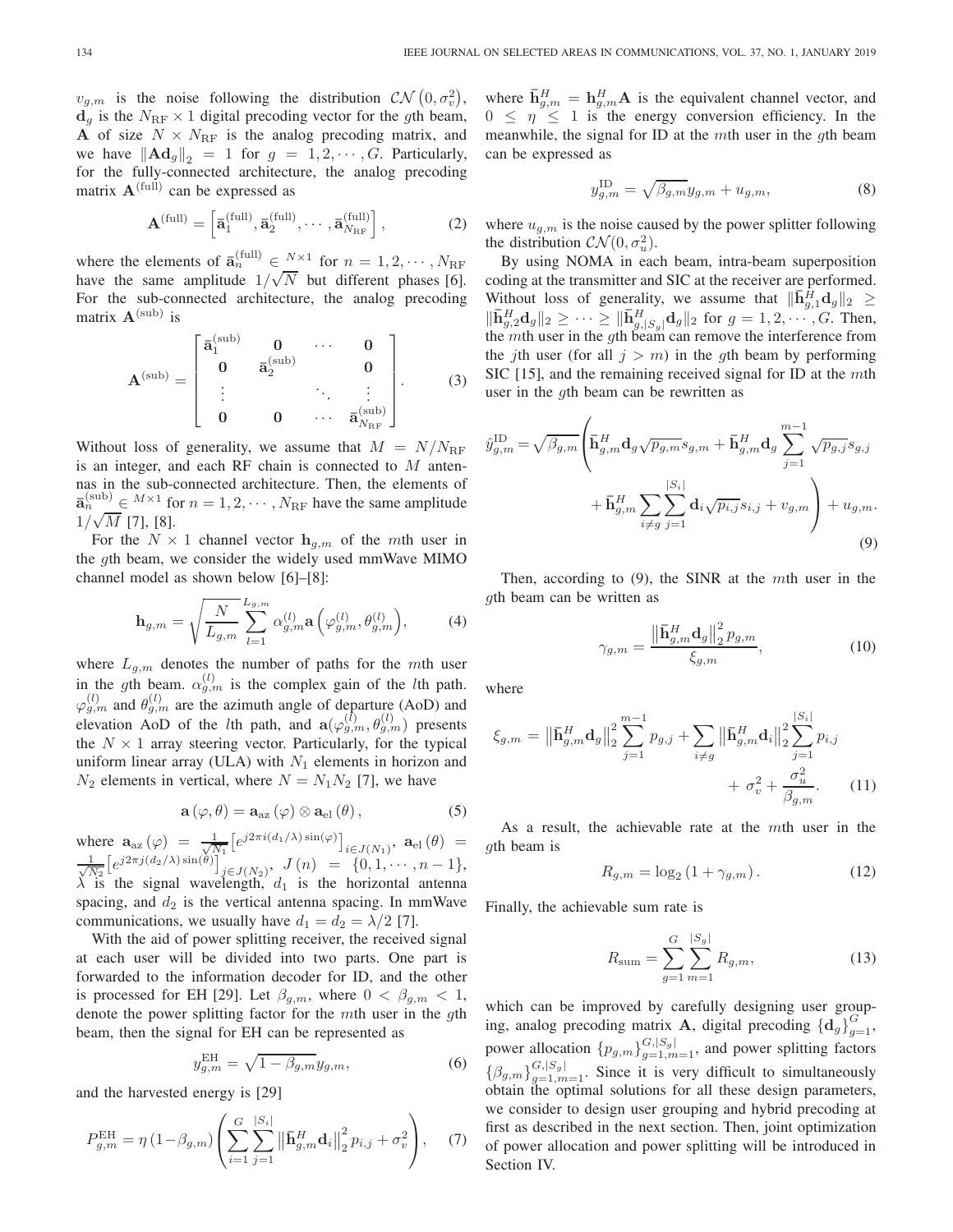#### III. USER GROUPING AND HYBRID PRECODING

We know that the number of users  $K$  is larger than the number of RF chains  $N_{\text{RF}}$  in the considered system, while only  $N_{\text{RF}}$  different analog precoding vectors are available at the same time [8]. Therefore, to enable hybrid precoding, we propose the CHS algorithm to select one user for each beam (there are  $G = N_{\text{RF}}$  beams), and then the analog precoding is designed to obtain the antenna array gain according to the selected cluster heads for all beams. After that, user grouping is performed based on the equivalent channel correlation between the remaining users and the cluster-heads. Then, the digital precoding is designed to cancel inter-user interference by selecting users with the strongest equivalent channel gain in each beam.

#### *A. The Proposed CHS Algorithm*

To improve the system performance, we propose to select the cluster head for each beam by minimizing the channel correlation of the selected cluster heads. In this way, users in different beams will enjoy low channel correlation, which is beneficial for inter-beam interference cancellation.

In the proposed CHS algorithm, an adaptive threshold  $\delta$  is introduced to measure the channel correlation of the cluster heads. Specifically, the user with the highest channel gain is selected as the cluster head for the first beam, and then users whose channel correlation with the first selected user is less than the threshold  $\delta$  will be considered as the cluster head candidates for other beams. Particularly, the user with the highest channel gain out of the cluster head candidates is selected as the cluster head for the second beam. After that, the cluster head candidates will be updated by selecting users whose channel correlation with the second selected user is less than the threshold. This procedure is repeated until there is no candidate. Next, the threshold is updated by adding a small increment, and then the cluster head candidates are obtained by selecting users whose channel correlations with the previously selected cluster heads are less than the threshold. The threshold will be adaptively updated until the cluster heads are selected for all G beams. The details of the proposed CHS algorithm are described in **Algorithm 1**, and the set of the selected cluster heads is denoted as Γ.

The proposed CHS algorithm enjoys the polynomial complexity. Specifically, in each iteration, the maximum complexity is  $(2+2(K-1))(K-1)$  from step 9 to step 14, while the maximum complexity is  $2(K - 1)$  from step 15 to step 18. Therefore, the complexity of Algorithm 1 is  $\mathcal{O}(GK^2)$ .

## *B. Analog Precoding*

In this paper, we consider the typical two-stage HP proposed in  $[9]$ <sup>2</sup>. The key idea of this scheme is to divide the HP design into two step, i.e., analog precoding and digital precoding. Particularly, for analog precoding, only quantized phase changes can be applied due to the practical constraints of phase shifters  $[10]$ . Considering  $B$  bits quantized phase shifters, the non-zero elements of the fully-connected analog

2Note that more sophisticated HP schemes can be considered to further enhance the performance of mmWave massive MIMO-NOMA systems.

# **Algorithm 1** Proposed CHS Algorithm

#### **Input:**

The number of users  $K$ , and the number of beams  $G$ ; Channel vectors:  $\mathbf{h}_k$  for  $k = 1, 2, \cdots, K$ ; The initial threshold:  $\delta$ .

#### **Output:**

The cluster head set Γ.

1:  $\mathbf{\Lambda} = [a_1, a_2, \cdots, a_K]$ , where  $a_k = ||\mathbf{h}_k||_2$ ; 2:  $h_k = h_k/a_k$  for  $k = 1, 2, \dots, K;$ 3:  $[\sim, O] = \text{sort}(\Lambda, \text{'descend'});$ 4:  $\Gamma = O(1);$ 5:  $\Gamma^c = \frac{O}{\Gamma};$ 6:  $\Omega = \Gamma^c$ ; 7:  $q = 2$ . 8: **while**  $g \leq G$  **do** 9: **if**  $\Omega = \Phi$  **then** 10: **while**  $\Omega = \Phi$  **do** 11:  $\delta = \delta + (1 - \delta)/10;$ 12:  $\Omega = \left\{ i \in \Gamma^c \mid$   $\left| \mathbf{\tilde{h}}_i^H \mathbf{\tilde{h}}_j \right| < \delta, \forall j \in \Gamma \bigg\}.$ 13: **end while** 14: **end if** 15:  $\Omega = \left\{ i \in \Omega \mid$  $\overline{\phantom{a}}$  $\left| {\mathbf{\tilde{h}}_i^H{{\mathbf{\tilde{h}}}_j}} \right| < \delta ,\forall j \in \Gamma \Big\};$ 16:  $\Gamma = \Gamma \cup \Omega(1);$ 17:  $\Gamma^c = \mathcal{O}/\Gamma;$ 18:  $g = g + 1$ . 19: **end while** 20: **return** Γ.

precoding matrix  $A^{(full)}$  belong to

$$
\frac{1}{\sqrt{N}} \left\{ e^{j\frac{2\pi n}{2^B}} : n = 0, 1, \cdots, 2^B - 1 \right\},\tag{14}
$$

while the non-zero elements of the sub-connected analog precoding matrix  $A^{(\text{sub})}$  belong to

$$
\frac{1}{\sqrt{M}} \left\{ e^{j\frac{2\pi n}{2^B}} : n = 0, 1, \cdots, 2^B - 1 \right\}.
$$
 (15)

Based on the cluster head set Γ obtained in the previous subsection, the analog precoding can be designed according to the channel vectors of users in  $\Gamma$ . More particularly, the analog precoding vectors can be obtained by maximizing the array gains  $|\mathbf{h}^H_{\Gamma(g)}\mathbf{\bar{a}}_g^{\text{(full)}}|^2$  for the fully-connected architecture and  $|\mathbf{h}_{\Gamma(g)}^H \bar{\mathbf{a}}_g^{\text{(sub)}}|^2$  for the sub-connected architecture, separately, where  $g = 1, 2, \dots, G$ . As a result, the *i*th element, where  $i =$  $1, 2, \cdots, N$ , of the fully-connected analog precoding vector  $\bar{\mathbf{a}}_{g}^{(\text{full})}$  can be expressed as

$$
\bar{\mathbf{a}}_{g}^{(\text{full})}\left(i\right) = \frac{1}{\sqrt{N}} e^{j\frac{2\pi\hat{n}}{2^B}},\tag{16}
$$

where

$$
\hat{n} = \underset{n \in \{0, 1, \cdots, 2^B - 1\}}{\text{arg min}} \left| \text{angle} \left(\mathbf{h}_{\Gamma(g)}\left(i\right)\right) - \frac{2\pi n}{2^B} \right|.
$$
 (17)

Similarly, the ith element of the sub-connected analog precoding vector  $\bar{\mathbf{a}}_g^{(\text{sub})}$ , where  $i = (g-1)M + 1$ ,  $(g-1)M +$  $2, \cdots, gM$ , is

$$
\bar{\mathbf{a}}_g^{(\text{sub})}(i) = \frac{1}{\sqrt{M}} e^{j\frac{2\pi\hat{n}}{2B}},\tag{18}
$$

where  $\hat{n}$  is the same as that in (17).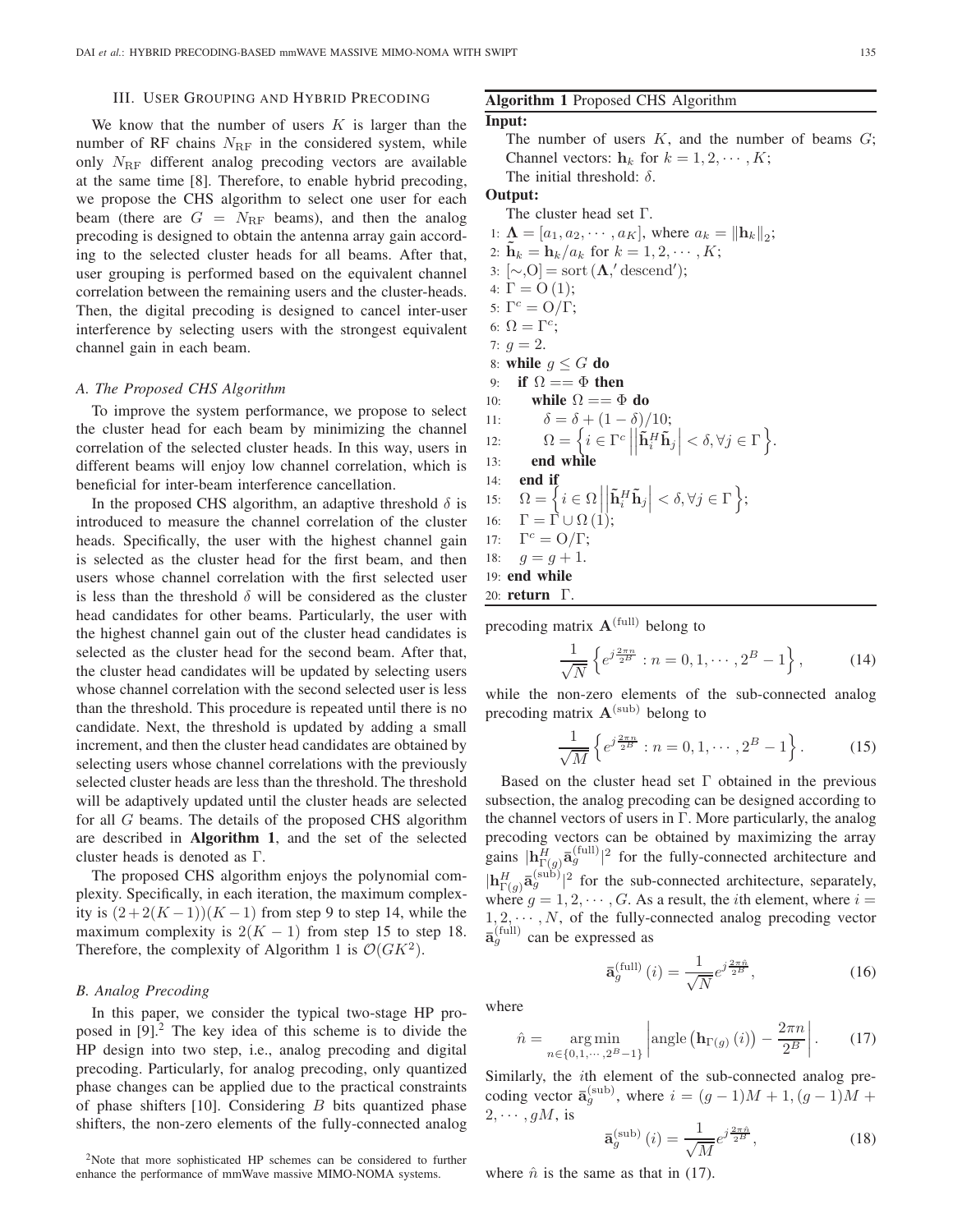#### *C. User Grouping*

After obtaining the analog precoding, the equivalent channel vectors for all  $K$  users can be written as

$$
\bar{\mathbf{h}}_k^H = \mathbf{h}_k^H \mathbf{A},\tag{19}
$$

where  $k = 1, 2, \dots, K$ . Then, user grouping can be realized according to the correlation of equivalent channels. Specifically, user  $m$  ( $m \notin \Gamma$ ) can be classed as the  $\hat{q}$ th beam, where

$$
\hat{g} = \underset{g \in \{1, 2, \cdots, G\}}{\arg \max} \frac{\left| \bar{\mathbf{h}}_m^H \bar{\mathbf{h}}_{\Gamma(g)} \right|}{\left\| \bar{\mathbf{h}}_m \right\|_2 \left\| \bar{\mathbf{h}}_{\Gamma(g)} \right\|_2}.
$$
 (20)

In this way, users in the same beam will enjoy high correlation of equivalent channels, while the equivalent channels of users in different beams have low correlation owing to the proposed CHS algorithm, which is conducive to the inter-beam interference cancellation and thus the improvement of multiplexing gains.

#### *D. Digital Precoding*

After analog precoding and user grouping, the equivalent channel vector for the mth user in the gth beam can be denoted as  $\overline{h}^H_{g,m}$  as introduced in Section II. Then, the design of digital precoding actually becomes a conventional MIMO-NOMA precoding problem to eliminate inter-beam interference. Without loss of generality, the low-complexity zero-forcing (ZF) precoding is adopted for digital precoding, according to the equivalent channel vectors of users having the highest equivalent channel gain in each beam [11], [12].

Specifically, assuming that the  $m_q$ th user has the highest equivalent channel gain in the gth beam, we have

$$
\bar{\mathbf{H}} = \left[ \bar{\mathbf{h}}_{m_1}, \bar{\mathbf{h}}_{m_2}, \cdots, \bar{\mathbf{h}}_{m_G} \right]. \tag{21}
$$

Then, the digital precoding matrix of size  $N_{\rm RF} \times N_{\rm RF}$  can be generated by

$$
\mathbf{\bar{D}} = \left[ \mathbf{\bar{d}}_1, \mathbf{\bar{d}}_2, \cdots, \mathbf{\bar{d}}_G \right] = \mathbf{\bar{H}} \left( \mathbf{\bar{H}}^H \mathbf{\bar{H}} \right)^{-1} \tag{22}
$$

After normalizing, the digital precoding vector for the gth beam can be written as

$$
\mathbf{d}_g = \frac{\bar{\mathbf{d}}_g}{\left\| \mathbf{A} \bar{\mathbf{d}}_g \right\|_2}.
$$
 (23)

Afterwards, the users in each beam will be reordered such that  $\|\bar{\mathbf{h}}_{g,1}^H \mathbf{d}_g\|_2 \ge \|\bar{\mathbf{h}}_{g,2}^H \mathbf{d}_g\|_2 \ge \cdots \ge \|\bar{\mathbf{h}}_{g,|S_g|}^H \mathbf{d}_g\|_2$  for  $g =$  $\lim_{g_1 \to 0} \frac{\log_1 |\mathbf{G}_g|}{g} \leq \lim_{g_2 \to 0} \frac{\log_2 |\mathbf{G}_g|}{g} \leq \cdots \leq \lim_{g_s \to 0} \frac{\log_2 |\mathbf{G}_g|}{g}$ <br>1, 2,  $\cdots$ , G, which is assumed in Section II for SIC.

Up to now, user grouping and hybrid precoding have been carefully designed to obtain antenna array gains and multiplexing gains. In the next Section, the joint optimization of power allocation and power splitting will be investigated to maximize the achievable sum rate in (13).

# IV. JOINT OPTIMIZATION OF POWER ALLOCATION AND POWER SPLITTING

Although power allocation has been studied in existing MIMO-NOMA systems [17], [34]–[36], the joint optimization of power allocation and power splitting has not been considered. The introduction of power splitting factors will result in additional challenges for the joint optimization in mmWave massive MIMO-NOMA systems with SWIPT, since there exists not only the coupling of power allocation factors from different users, but also the coupling of power allocation and power splitting factors. On the other hand, the existing optimization methods for solving the joint optimization problem of power allocation and power splitting in MIMO systems with SWIPT cannot be directly used in MIMO-NOMA systems with SWIPT, where there are multiple groups and multiple users in each group, since both inter-group and intra-group interferences exist. Therefore, it is very difficult to obtain the optimal solutions. To solve this intractable problem, an iterative optimization algorithm is developed in this Section to obtain the sub-optimal solutions. Specifically, the joint power allocation and power splitting optimization problem can be formulated as

$$
\max_{\{p_{g,m}\},\{\beta_{g,m}\}} \sum_{g=1}^{G} \sum_{m=1}^{|S_g|} R_{g,m}
$$
\n
$$
\text{s.t. } C_1: p_{g,m} \ge 0, \forall g, m,
$$
\n
$$
C_2: \sum_{g=1}^{G} \sum_{m=1}^{|S_g|} p_{g,m} \le P_t,
$$
\n
$$
C_3: R_{g,m} \ge R_{g,m}^{\min}, \forall g, m,
$$
\n
$$
C_4: P_{g,m}^{\text{EH}} \ge P_{g,m}^{\min}, \forall g, m,
$$
\n(24)

where  $R_{g,m}$  is the achievable rate of the mthe user in the gth beam as defined in (12), the constraint  $C_1$  indicates that the power allocated to each user must be positive,  $C_2$  is the transmitted power constraint with  $P_t$  being the maximum total transmitted power by the BS,  $C_3$  is the data rate constraint for each user with  $R_{g,m}^{\min}$  being the minimum data rate for the mth user in the gth beam, and  $C_4$  is the EH QoS constraint for each user with  $P_{g,m}^{\min}$  being the minimum harvested energy for the *m*the user in the *g*th beam. Note that the optimization problem (24) is non-convex due to the non-convexity of the objective function, and the constraints  $C_3$  as well as  $C_4$ .

To solve the non-convex problem (24), an iterative optimization algorithm is developed. Particularly, according to the extension of the Sherman-Morrison-Woodbury formula [37], i.e.,

$$
(\mathbf{A} + \mathbf{BCD})^{-1} = \mathbf{A}^{-1} - \mathbf{A}^{-1} \mathbf{B} (\mathbf{I} + \mathbf{CDA}^{-1} \mathbf{B})^{-1} \mathbf{CDA}^{-1},
$$
\n(25)

we have

$$
(1 + \gamma_{g,m})^{-1}
$$
  
= 1 - p\_{g,m} ||\bar{\mathbf{h}}\_{g,m}^{H} \mathbf{d}\_{g}||\_{2}^{2} (p\_{g,m} ||\bar{\mathbf{h}}\_{g,m}^{H} \mathbf{d}\_{g}||\_{2}^{2} + \xi\_{g,m})^{-1}, (26)

where  $g = 1, 2, \dots, G$  and  $m = 1, 2, \dots, |S_q|$ . On the other hand, let

$$
\tilde{y}_{g,m} = \bar{\mathbf{h}}_{g,m}^H \mathbf{d}_g \sqrt{p_{g,m}} s_{g,m} + \bar{\mathbf{h}}_{g,m}^H \mathbf{d}_g \sum_{j=1}^{m-1} \sqrt{p_{g,j}} s_{g,j} \n+ \bar{\mathbf{h}}_{g,m}^H \sum_{i \neq g} \sum_{j=1}^{|S_i|} \mathbf{d}_i \sqrt{p_{i,j}} s_{i,j} + v_{g,m} + \frac{1}{\sqrt{\beta_{g,m}}} u_{g,m}.
$$
\n(27)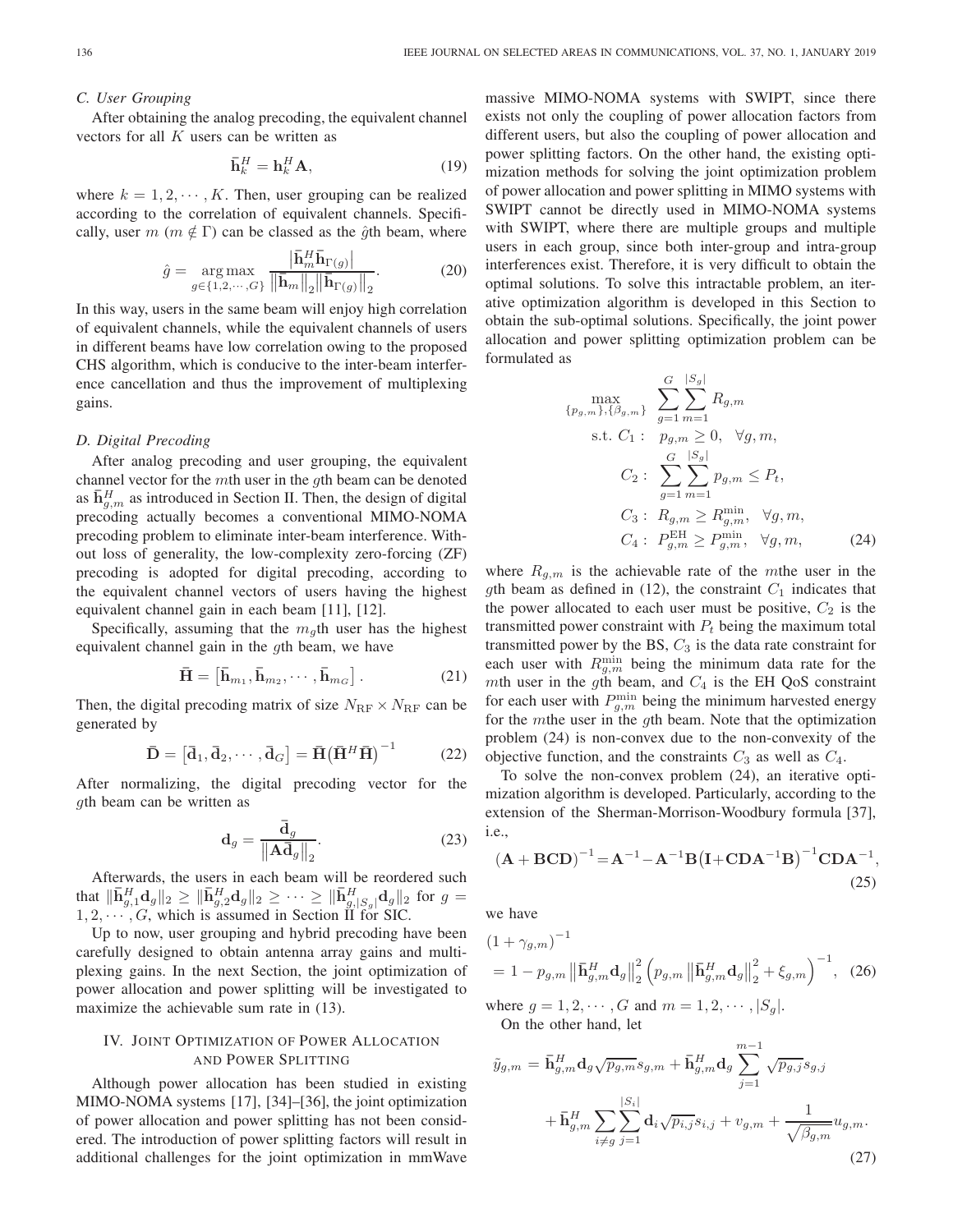If the minimum mean square error (MMSE) detection is used to solve  $s_{g,m}$  from  $\tilde{y}_{g,m}$  in (27), this detection problem can be formulated as

$$
c_{g,m}^o = \arg\min_{c_{g,m}} e_{g,m},\tag{28}
$$

where

$$
e_{g,m} = \mathcal{E}\left\{|s_{g,m} - c_{g,m}\tilde{y}_{g,m}|^2\right\} \tag{29}
$$

is the mean square error (MSE), and  $c_{g,m}$  is the channel equalization coefficient. Substituting (27) into (29), we have

$$
e_{g,m} = 1 - 2\text{Re}\left(c_{g,m}\sqrt{p_{g,m}}\mathbf{\bar{h}}_{g,m}^{H}\mathbf{d}_{g}\right) + |c_{g,m}|^{2}\left(p_{g,m}\left\|\mathbf{\bar{h}}_{g,m}^{H}\mathbf{d}_{g}\right\|_{2}^{2} + \xi_{g,m}\right).
$$
 (30)

Then, by solving the partial derivatives of (28) based on (30), the optimal equalization coefficient  $c_{g,m}^o$  can be obtained by

$$
c_{g,m}^{o} = \left(\sqrt{p_{g,m}} \mathbf{\bar{h}}_{g,m}^{H} \mathbf{d}_{g}\right)^{*} \left(p_{g,m} \left\|\mathbf{\bar{h}}_{g,m}^{H} \mathbf{d}_{g}\right\|_{2}^{2} + \xi_{g,m}\right)^{-1}.
$$
 (31)

Substituting (31) into (30), the MMSE can be written as

$$
e_{g,m}^{o} = 1 - p_{g,m} \left\| \bar{\mathbf{h}}_{g,m}^{H} \mathbf{d}_{g} \right\|_{2}^{2} \left( p_{g,m} \left\| \bar{\mathbf{h}}_{g,m}^{H} \mathbf{d}_{g} \right\|_{2}^{2} + \xi_{g,m} \right)^{-1},
$$
\n(32)

which is equal to  $(1 + \gamma_{g,m})^{-1}$  in (26), i.e., we have

$$
(1 + \gamma_{g,m})^{-1} = \min_{c_{g,m}} e_{g,m}.
$$
 (33)

Then, the achievable rate of the mth user in the  $q$ th beam can be rewritten as

$$
R_{g,m} = \log_2(1 + \gamma_{g,m}) = \max_{c_{g,m}} (-\log_2 e_{g,m}).
$$
 (34)

Note that in (34), the polynomial division has been removed by using  $e_{g,m}$  rather than  $\gamma_{g,m}$ , which significantly simplifies the objective function. Furthermore, to remove the log function in (34), Proposition 1 is introduced [11], [34].

*Proposition 1:* Let  $f(a) = -\frac{ab}{\ln 2} + \log_2 a + \frac{1}{\ln 2}$  and a be a positive real number, we have

$$
\max_{a>0} f\left(a\right) = -\log_2 b,\tag{35}
$$

where the optimal value of a is  $a^{\circ} = \frac{1}{b}$ .

According to Proposition 1, we can rewrite (34) as

$$
R_{g,m} = \max_{c_{g,m}} \max_{a_{g,m}>0} \left( -\frac{a_{g,m}e_{g,m}}{\ln 2} + \log_2 a_{g,m} + \frac{1}{\ln 2} \right). (36)
$$

As a result, the optimization problem (24) can be reformulated as

$$
\max_{\{p_{g,m}\},\{\beta_{g,m}\}} \sum_{g=1}^{G} \sum_{m=1}^{|S_g|} \max_{c_{g,m}} \max_{a_{g,m}>0} \left( -\frac{a_{g,m}e_{g,m}}{\ln 2} + \log_2 a_{g,m} \right)
$$
  
s.t.  $C_1, C_2, C_3, C_4$ . (37)

To solve (37), the iterative optimization algorithm is introduced to optimize  $\{c_{g,m}\},\ \{a_{g,m}\},\ \text{and}\ \{p_{g,m}\}\ \text{as well}$ as  $\{\beta_{g,m}\}\$ , separately. Specifically, given the optimal power allocation solution  $\{p_{g,m}^{(t-1)}\}$  and the power splitting solution  ${\beta_{g,m}^{(t-1)}}$  in the  $(t-1)$ th iteration, the optimal solution

of  $\{c_{g,m}^{(t)}\}$  in the tth iteration can be obtained according to (31), i.e.,

$$
c_{g,m}^{(t)} = \left(\sqrt{p_{g,m}^{(t-1)}} \bar{\mathbf{h}}_{g,m}^H \mathbf{d}_g\right)^* \left(p_{g,m}^{(t-1)} \left\| \bar{\mathbf{h}}_{g,m}^H \mathbf{d}_g \right\|_2^2 + \xi_{g,m}^{(t-1)}\right)^{-1},\tag{38}
$$

where

$$
\xi_{g,m}^{(t-1)} = \left\| \bar{\mathbf{h}}_{g,m}^{H} \mathbf{d}_{g} \right\|_{2}^{2} \sum_{j=1}^{m-1} p_{g,j}^{(t-1)} + \sum_{i \neq g} \left\| \bar{\mathbf{h}}_{g,m}^{H} \mathbf{d}_{i} \right\|_{2}^{2} \sum_{j=1}^{|S_{i}|} p_{i,j}^{(t-1)} + \sigma_{v}^{2} + \frac{\sigma_{u}^{2}}{\beta_{g,m}^{(t-1)}}.
$$
\n(39)

In the meanwhile, the optimal solution of  $\{a_{g,m}^{(t)}\}$  in the tth iteration can be calculated by

$$
a_{g,m}^{(t)} = \frac{1}{e_{g,m}^{o(t)}},\tag{40}
$$

where  $e_{g,m}^{o(t)}$ 

$$
=1-p_{g,m}^{(t-1)}\left\|\bar{\mathbf{h}}_{g,m}^{H}\mathbf{d}_{g}\right\|_{2}^{2}\left(p_{g,m}^{(t-1)}\left\|\bar{\mathbf{h}}_{g,m}^{H}\mathbf{d}_{g}\right\|_{2}^{2}+\xi_{g,m}^{(t-1)}\right)^{-1}.\tag{41}
$$

Then, the optimization problem (37) can be simplified as

$$
\min_{\left\{p_{g,m}^{(t)}\right\},\left\{\beta_{g,m}^{(t)}\right\}}\sum_{g=1}^{G}\sum_{m=1}^{|S_g|}a_{g,m}^{(t)}e_{g,m}^{(t)}
$$
\n
$$
\text{s.t. } C_1^{(t)}: p_{g,m}^{(t)} \ge 0, \ \forall g,m,
$$
\n
$$
C_2^{(t)}: \sum_{g=1}^{G}\sum_{m=1}^{|S_g|}p_{g,m}^{(t)} \le P_t,
$$
\n
$$
C_3^{(t)}: R_{g,m}^{(t)} \ge R_{g,m}^{\min}, \ \forall g,m,
$$
\n
$$
C_4^{(t)}: P_{g,m}^{\text{EH}(t)} \ge P_{g,m}^{\min}, \ \forall g,m,
$$
\n
$$
(42)
$$

where

$$
e_{g,m}^{(t)} = 1 - 2\text{Re}\left(c_{g,m}^{(t)}\sqrt{p_{g,m}^{(t)}}\bar{\mathbf{h}}_{g,m}^{H}\mathbf{d}_{g}\right) + \left|c_{g,m}^{(t)}\right|^{2}\left(p_{g,m}^{(t)}\left\|\bar{\mathbf{h}}_{g,m}^{H}\mathbf{d}_{g}\right\|_{2}^{2} + \xi_{g,m}^{(t)}\right). \tag{43}
$$

Furthermore, we introduce the variables  $\{\tau_{g,m}^{(t)}\}$  such that  $\tau_{g,m}^{(t)} \geq \frac{1}{e^{(t)}}$  $\frac{1}{\beta_{g,m}^{(t)}}$ , and rewrite the objective function in (42) as

$$
\min_{\left\{p_{g,m}^{(t)}\right\},\left\{\beta_{g,m}^{(t)}\right\}}\sum_{g=1}^{G}\sum_{m=1}^{|S_g|}a_{g,m}^{(t)}\tilde{e}_{g,m}^{(t)},\tag{44}
$$

where

$$
\tilde{e}_{g,m}^{(t)} = 1 - 2\text{Re}\left(c_{g,m}^{(t)}\bar{\mathbf{h}}_{g,m}^{H}\mathbf{d}_{g}\right)\sqrt{p_{g,m}^{(t)}}
$$

$$
+ \left|c_{g,m}^{(t)}\right|^{2} \left(\left\|\bar{\mathbf{h}}_{g,m}^{H}\mathbf{d}_{g}\right\|_{2}^{2} \sum_{j=1}^{m} p_{g,j}^{(t)}\right)
$$

$$
+ \sum_{i \neq g} \left\|\bar{\mathbf{h}}_{g,m}^{H}\mathbf{d}_{i}\right\|_{2}^{2} \sum_{j=1}^{|S_{i}|} p_{i,j}^{(t)} + \sigma_{u}^{2} \tau_{g,m}^{(t)} + \sigma_{v}^{2}\right), \quad (45)
$$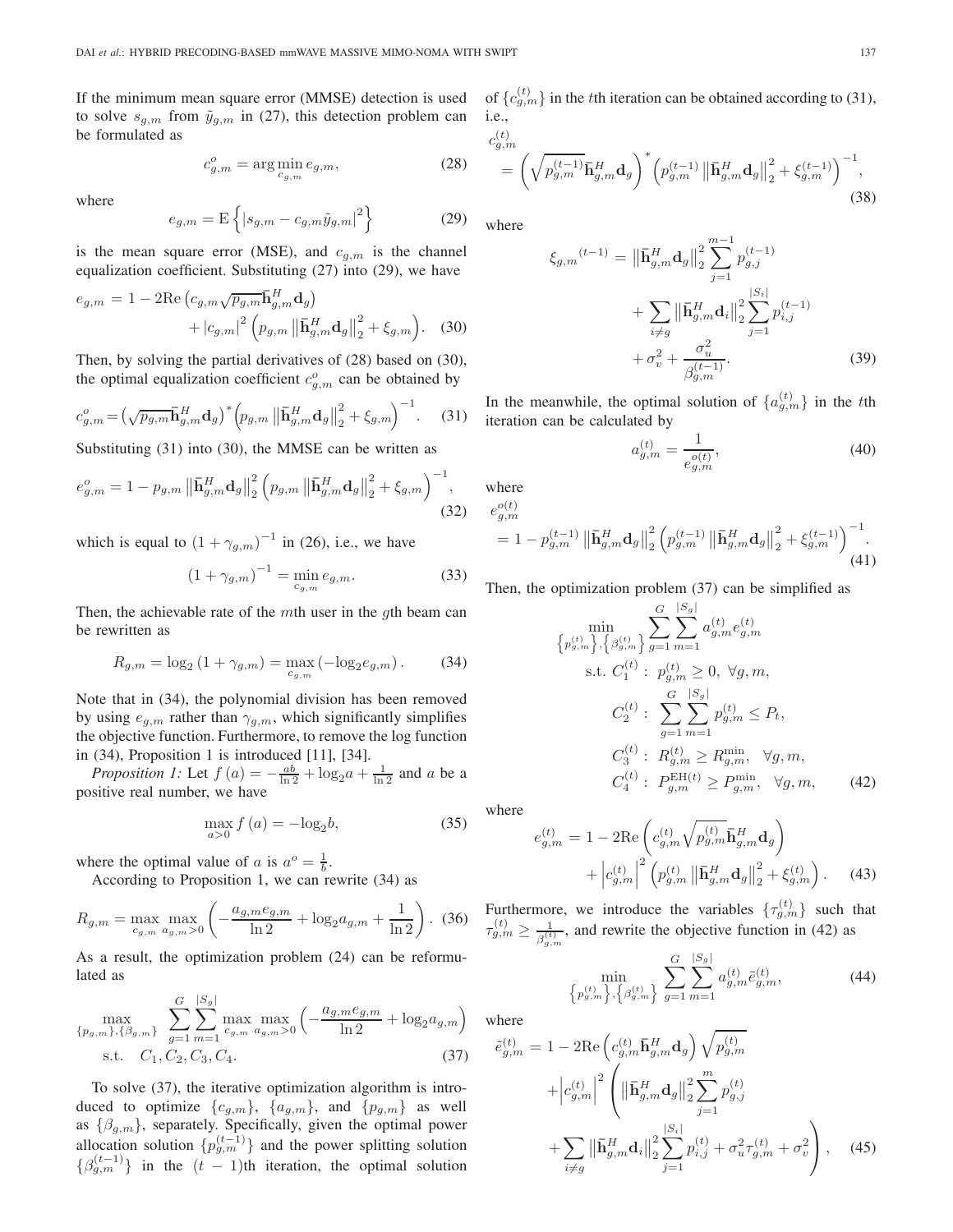with the additional constraint

$$
C_5^{(t)}: \ \tau_{g,m}^{(t)} \ge \frac{1}{\beta_{g,m}^{(t)}}, \ \ \forall g,m. \tag{46}
$$

Intuitively, the objective function (44) becomes convex for the optimization variables  $\{p_{g,m}^{(t)}\}$  and  $\{\tau_{g,m}^{(t)}\}$ . At the same time, the constraint  $C_3^{(t)}$  in (42) can be also transformed into a convex constraint as

$$
\tilde{C}_{3}^{(t)}: \|\bar{\mathbf{h}}_{g,m}^{H} \mathbf{d}_{g}\|_{2}^{2} p_{g,m}^{(t)} - \omega_{g,m} \|\bar{\mathbf{h}}_{g,m}^{H} \mathbf{d}_{g}\|_{2}^{2} \sum_{j=1}^{m-1} p_{g,j}^{(t)} \n- \omega_{g,m} \sum_{i \neq g} \|\bar{\mathbf{h}}_{g,m}^{H} \mathbf{d}_{i}\|_{2}^{2} \sum_{j=1}^{|S_{i}|} p_{i,j}^{(t)} - \omega_{g,m} \sigma_{u}^{2} \tau_{g,m}^{(t)} \n\geq \omega_{g,m} \sigma_{v}^{2},
$$
\n(47)

where  $\omega_{g,m} = 2^{R_{g,m}^{\min}} - 1$ . Nevertheless, the constraints  $C_4^{(t)}$  and  $C_5^{(t)}$  in (42) are still non-convex due to the multi-variable coupling. To make it solvable, another variables  $\{\mu_{g,m}^{(t)}\}$  are introduced such that

$$
C_6^{(t)}: \ \mu_{g,m}^{(t)} \ge \frac{P_{g,m}^{\min}}{\eta \left(1 - \beta_{g,m}^{(t)}\right)}, \ \ \forall g, m. \tag{48}
$$

Then, the constraint  $C_4^{(t)}$  in (42) can be rewritten as

$$
\tilde{C}_{4}^{(t)}: \sum_{i=1}^{G} \sum_{j=1}^{|S_i|} \left\| \bar{\mathbf{h}}_{g,m}^H \mathbf{d}_i \right\|_2^2 p_{i,j}^{(t)} + \sigma_v^2 \ge \mu_{g,m}^{(t)}, \quad \forall g, m, \quad (49)
$$

which becomes a convex constraint.

To deal with the non-convex constraints  $C_5^{(t)}$  in (46) and  $C_6^{(t)}$  in (48), we transform them into matrix form according to the Schur complement lemma [29], i.e.,

$$
\tilde{C}_{5}^{(t)}: \begin{bmatrix} \tau_{g,m}^{(t)} & 1\\ 1 & \beta_{g,m}^{(t)} \end{bmatrix} \geq \mathbf{0}, \quad \forall g, m,
$$
 (50)

and

$$
\tilde{C}_6^{(t)}: \left[\begin{array}{c} \mu_{g,m}^{(t)} \sqrt{P_{g,m}^{\min}/\eta} \\ \sqrt{P_{g,m}^{\min}/\eta} \ 1 - \beta_{g,m}^{(t)} \end{array}\right] \geq \mathbf{0}, \ \ \forall g,m. \tag{51}
$$

As a result, the optimization problem (42) can be reformulated as

$$
\min_{\left\{p_{g,m}^{(t)}\right\},\left\{\beta_{g,m}^{(t)}\right\}} \sum_{g=1}^{G} \sum_{m=1}^{|S_g|} a_{g,m}^{(t)} \tilde{e}_{g,m}^{(t)}
$$
\n
$$
\text{s.t. } C_1^{(t)}, C_2^{(t)}, \tilde{C}_3^{(t)}, \tilde{C}_4^{(t)}, \tilde{C}_5^{(t)}, \tilde{C}_6^{(t)}, \tag{52}
$$

which is a standard convex optimization problem, and can be solved by numerical convex program solvers [38].

By iteratively solving the optimal values of  $\{c_{g,m}\}, \{a_{g,m}\},$ and  $\{p_{g,m}\}\$ as well as  $\{\beta_{g,m}\}\$  via (38), (40), and (52), separately, we can obtain the final power allocation solution  ${p_{g,m}^o}$  and power splitting solution  ${ \beta_{g,m}^o}$  with the maximum iteration times  $T_{\text{max}}$ . Particularly, since the obtained  ${c_{m,n}^{(t)}}$ ,  ${a_{m,n}^{(t)}}$ , and  ${p_{m,n}^{(t)}}$  as well as  ${ \beta_{m,n}^{(t)}}$  are optimal solutions in the tth iteration, iteratively updating these variables will increase or maintain the value of the objective function in (37) [34]. As a result, the proposed iterative optimization algorithm for joint power allocation and power splitting will converge to at least a local optimal solution.

In the meanwhile, the proposed joint optimization algorithm enjoys a polynomial complexity. Specifically, in each iteration, the complexity for obtaining the optimal  $\{c_{m,n}\}\$ in (38) and  ${a_{m,n}}$  in (40) is linear to the number of users, i.e.,  $\mathcal{O}(K)$ . The convex optimization problem (52) can be solved with a worstcase complexity of  $\mathcal{O}(T_{\max}K^{4.5}\log_2(1/\varepsilon))$  given a solution accuracy  $\varepsilon > 0$  [39]. Therefore, the computational complexity of the proposed iterative optimization algorithm is at most  $\mathcal{O}(T_{\max}K^{4.5}\log_2(1/\varepsilon)).$ 

#### V. SIMULATION RESULTS

The performance in terms of spectrum efficiency and energy efficiency of the mmWave massive MIMO-NOMA systems with SWIPT, including both the fully-connected HP and the sub-connected HP, proposed in this paper is evaluated via simulations. Specifically, the simulation parameters are described as follows: The system bandwidth is assumed to be 1 Hz, which coincides to the achievable rate in (12). The BS is equipped with an ULA of  $N = 64$  antennas and  $N_{\text{RF}} =$ 4 RF chains to simultaneously serve  $K \geq N_{\text{RF}}$  users. All the K uses are grouped into  $G = N_{\text{RF}} = 4$  beams, and there are more than one user in each beam. For the mth user in the gth beam, the channel vector is generated based on (4), where we assume: 1)  $L_{g,m} = 3$ , including one line-of-sight (LoS) component and two non-line-of-sight (NLoS) components; 2)  $\alpha_{g,m}^{(1)} \sim \mathcal{CN}(0,1)$ , and  $\alpha_{g,m}^{(l)} \sim \mathcal{CN}(0,10^{-1})$  for 2 $\leq$  $l \leq L_{g,m}$ ; 3)  $\varphi_{g,m}^{(l)}$  and  $\theta_{g,m}^{(l)}$  follow the uniform distribution  $U(-\pi, \pi)$  for  $1 \leq l \leq L_{g,m}$ .  $B = 4$  bits quantized phase shifters are adopted, and the signal-to-noise ratio (SNR) is defined as  $P_t / \sigma_v^2$  [8]. The maximum transmitted power  $P_t =$ 30 mW, the minimal achievable rate for each user is  $R_{fm}/10$ , where  $R_{fm}$  is the minimal achievable rate among all users by using fully digital ZF precoding, and the minimal harvested energy for each user is 0.1 mW.

In this paper, the spectrum efficiency is defined as the achievable sum rate in (13), and the energy efficiency is defined as the ratio between the achievable sum rate and the total power consumption [7], i.e.,

$$
EE = \frac{R_{\text{sum}}}{P_{tr} + N_{\text{RF}} P_{\text{RF}} + N_{\text{PS}} P_{\text{PS}} + P_{\text{BB}}} \text{ (bps/Hz/W)},\tag{53}
$$

where  $P_{tr} = \sum_{r=1}^{G}$  $g=1$  $\sum_{i=1}^{\lfloor S_g\rfloor}$  $\sum_{m=1} p_{g,m}$  is the total transmitted power,  $P_{\text{RF}}$  is the power consumed by each RF chain,  $P_{\text{PS}}$  is the power consumption of each phase shifter, and  $P_{\text{BB}}$  is the baseband power consumption. Particularly, we adopt the typical values  $P_{\text{RF}} = 300$  mW,  $P_{\text{PS}} = 40$  mW (4-bit phase shifter), and  $P_{\text{BB}} = 200 \text{ mW}$  [8].  $N_{\text{PS}}$  is the number of phase shifters, which is equal to  $NN_{\text{RF}}$  for the fully-connected HP and N for the sub-connected HP.

In the simulations, we consider the following five typical mmWave massive MIMO systems with SWIPT for comparison: (1) "SWIPT-Fully digital ZF Precoding", where each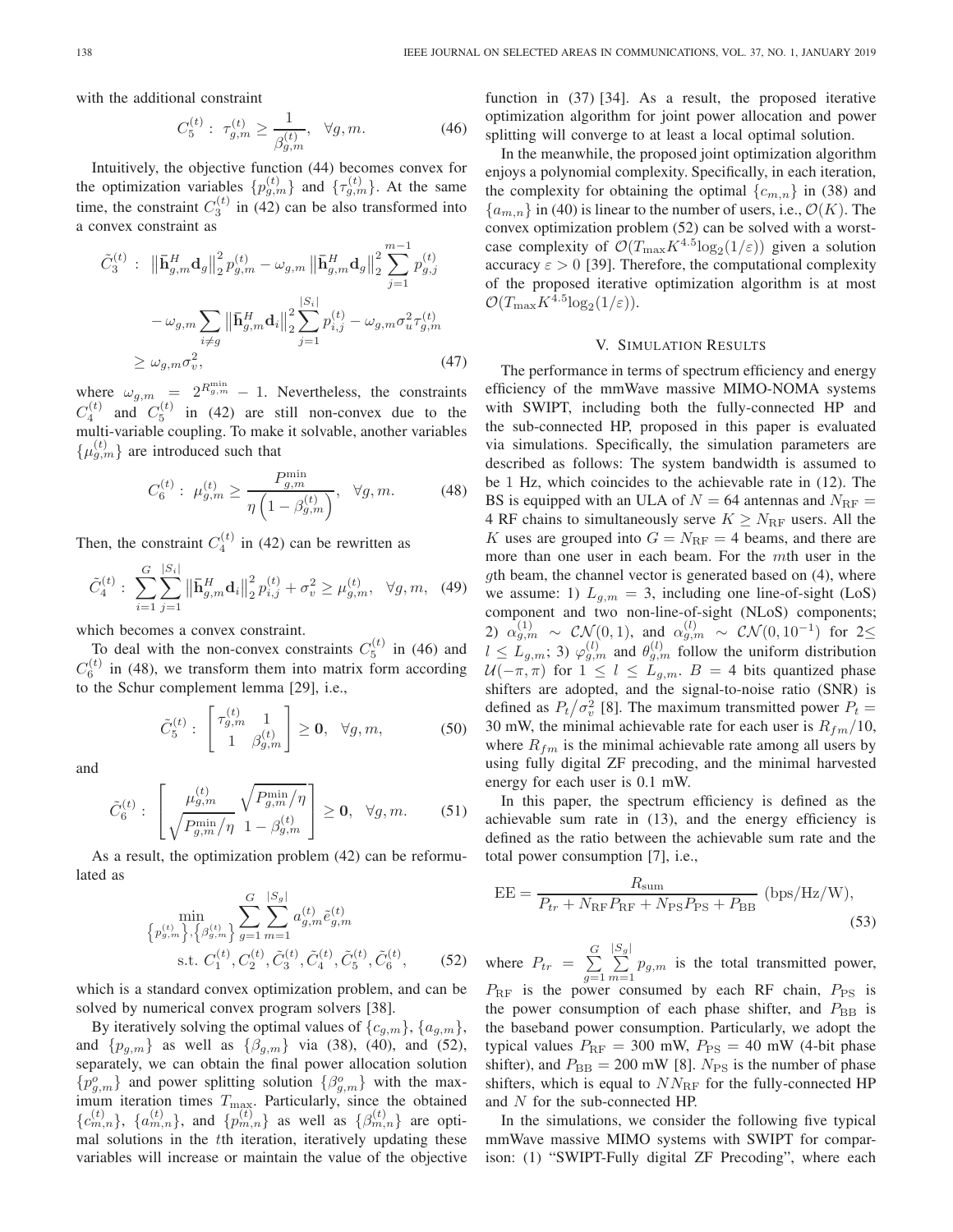

Fig. 2. Spectrum efficiency of fully-connected architecture against the number of iterations for the joint power allocation and power splitting optimization.



Fig. 3. Spectrum efficiency of sub-connected architecture against the number of iterations for the joint power allocation and power splitting optimization.

antenna is connected to one RF chain, and ZF precoding is adopted; (2) "SWIPT-Fully-Connected HP-NOMA", where fully-connected HP architecture is used in the proposed mmWave massive MIMO-NOMA systems with SWIPT; (3) "SWIPT-Fully-Connected HP-OMA", where the system model is similar with "SWIPT-Fully-Connected HP-NOMA", while OMA is performed for users in each beam. Particularly, we represent OMA with FDMA, where users in the same beam are allocated with equal bandwidth; (4) "SWIPT-Sub-Connected HP-NOMA", where sub-connected HP architecture is used in the proposed mmWave massive MIMO-NOMA systems with SWIPT; (5) "SWIPT-Sub-Connected HP-OMA", where the system model is similar with "SWIPT-Sub-Connected HP-NOMA", while OMA is performed for users in each beam.

Fig. 2 and Fig. 3 show the convergence of the proposed iterative algorithm for joint power allocation and power splitting optimization in Section IV for the fully-connected HP and sub-connected HP, separately, where the number of users is set as  $K = 6$ , and SNR = 0 dB. As shown in Fig. 2 and Fig. 3, the spectrum efficiency tends to be stable after 10 times of iteration, which verifies the convergence of the proposed iterative algorithm as discussed in Section IV. In the following simulations, the number of iteration times for the proposed iterative optimization algorithm is set as 10.



Fig. 4. Spectrum efficiency against SNR.



Fig. 5. Energy efficiency against SNR.

Fig. 4 shows the spectrum efficiency against SNR of the considered five schemes, where the number of users is  $K = 6$ . We can find that the proposed mmWave massive MIMO-NOMA systems with SWIPT can achieve higher spectrum efficiency than that of mmWave massive MIMO-OMA systems with SWIPT, either for the fully-connected HP or the sub-connected HP, since NOMA can achieve higher spectrum efficiency than that of OMA [15]. It is intuitive that the fully digital MIMO can achieve the best spectrum efficiency as shown in Fig. 4, since  $N$  RF chains are used to serve all users to fully exploit the multiplexing gains. On the other hand, the fully-connected HP can achieve higher spectrum efficiency than that of the sub-connected HP as discussed in Section II, since the full array gain can be exploited by every RF chain in the fully-connected HP.

Fig. 5 shows the energy efficiency against SNR, where the number of users is also  $K = 6$ . We can find that the proposed mmWave massive MIMO-NOMA systems with SWIPT can achieve higher energy efficiency than both mmWave massive MIMO-OMA systems with SWIPT and fully digital MIMO systems with SWIPT. Particularly, the number of RF chains is equal to the number of BS antennas in fully digital MIMO systems, which leads to very high energy consumption, e.g., 300 mW for each RF chain. On the contrary, the number of RF chains is much smaller than the number of antennas in the proposed mmWave massive MIMO-NOMA systems with SWIPT. Therefore, the energy consumption caused by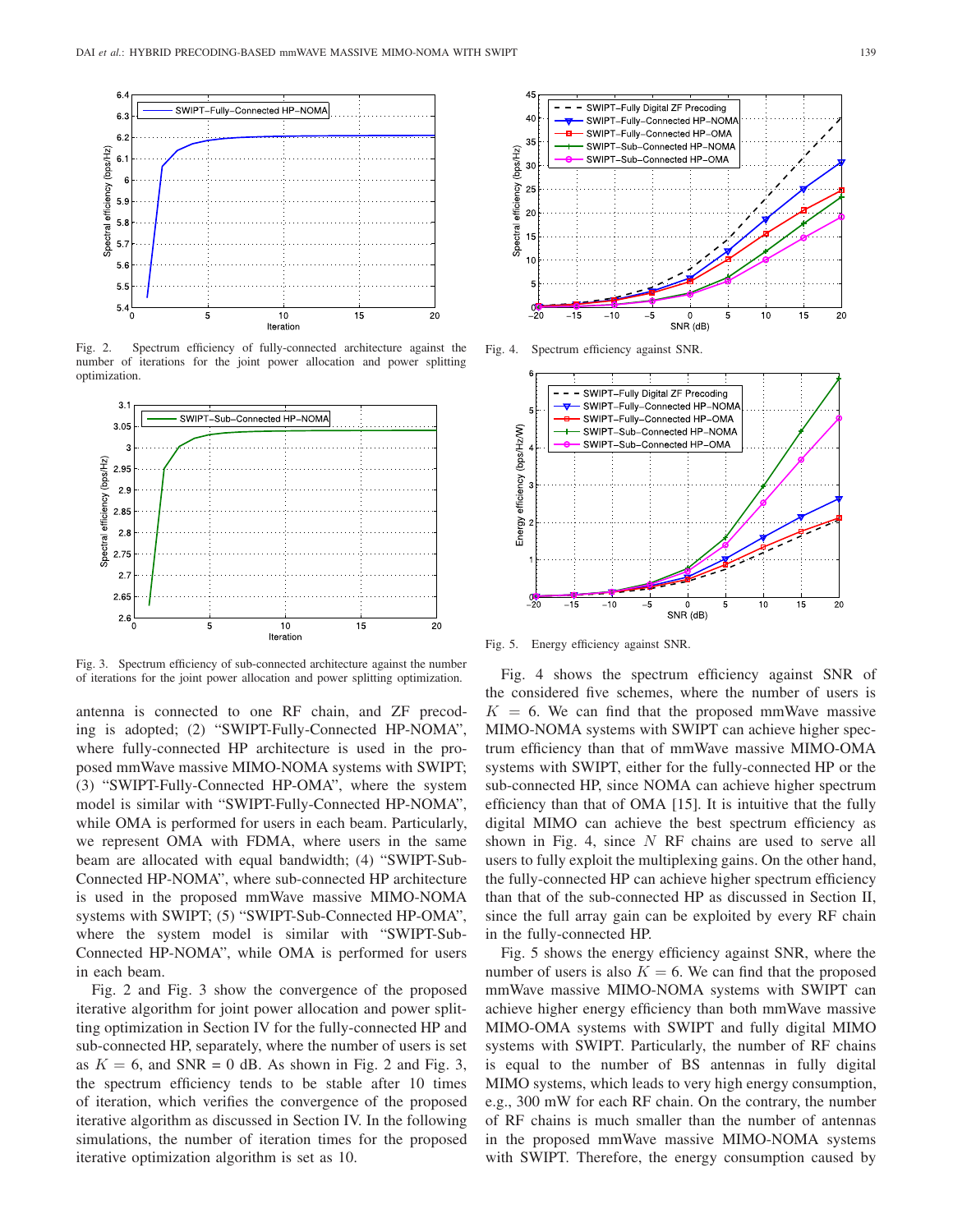

Fig. 6. Energy efficiency against the number of users.

the RF chains can be significantly reduced compared to the fully digital MIMO systems. In addition, we can see from Fig. 5 that the sub-connected HP can achieve higher energy efficiency than that of the fully-connected HP, since a less number of phase shifters is adopted in the sub-connected HP.

The performance comparison in terms of energy efficiency against the number of users is shown in Fig. 6, where SNR is set as 10 dB. We can see that when the sub-connected HP is adopted, the energy efficiency of the proposed mmWave massive MIMO-OMA systems with SWIPT is higher than all of other schemes even the number of users is very large.

#### VI. CONCLUSIONS

In this paper, we propose to apply SWIPT in HP-based mmWave massive MIMO-NOMA systems to achieve a trade-off between spectrum efficiency and energy efficiency. To enable the spectrum- and energy-efficient systems, user grouping, hybrid precoding, power allocation, and power splitting are carefully designed. Specifically, the CHS algorithm is first proposed to select one user for each beam as the cluster head, and then the analog precoding is designed according to the selected cluster heads for all beams. After that, user grouping is performed based on the correlation of users' equivalent channels. Then, the digital precoding is designed by selecting users with the strongest equivalent channel gain in each beam. Furthermore, the joint optimization of power allocation and power splitting is proposed to maximize the achievable sum rate, and an iterative optimization algorithm is developed to solve the non-convex optimization problem. Simulation results show that the proposed mmWave massive MIMO-NOMA systems with SWIPT can achieve higher spectrum and energy efficiency compared with mmWave massive MIMO-OMA systems with SWIPT. In the future, we will consider more sophisticated hybrid precoding design for the proposed mmWave massive MIMO-NOMA systems with SWIPT to further improve the performance.

#### **REFERENCES**

- [1] S. Mumtaz, J. Rodriquez, and L. Dai, *MmWave Massive MIMO: A Paradigm for 5G*. New York, NY, USA: Academic, 2016.
- [2] A. L. Swindlehurst, E. Ayanoglu, P. Heydari, and F. Capolino, "Millimeter-wave massive MIMO: The next wireless revolution?" *IEEE Commun. Mag.*, vol. 52, no. 9, pp. 56–62, Sep. 2014.
- [3] F. Rusek *et al.*, "Scaling up MIMO: Opportunities and challenges with very large arrays," *IEEE Signal Process. Mag.*, vol. 30, no. 1, pp. 40–60, Jan. 2013.
- [4] H. Xie, F. Gao, S. Zhang, and S. Jin, "A unified transmission strategy for TDD/FDD massive MIMO systems with spatial basis expansion model," *IEEE Trans. Veh. Technol.*, vol. 66, no. 4, pp. 3170–3184, Apr. 2017.
- [5] R. W. Heath, N. González-Prelcic, S. Rangan, W. Roh, and A. M. Sayeed, "An overview of signal processing techniques for millimeter wave MIMO systems," *IEEE J. Sel. Topics Signal Process.*, vol. 10, no. 3, pp. 436–453, Apr. 2016.
- [6] O. El Ayach, S. Rajagopal, S. Abu-Surra, Z. Pi, and R. W. Heath, Jr., "Spatially sparse precoding in millimeter wave MIMO systems," *IEEE Trans. Wireless Commun.*, vol. 13, no. 3, pp. 1499–1513, Mar. 2014.
- [7] X. Gao, L. Dai, S. Han, I. Chih-Lin, and R. W. Heath, "Energy-efficient hybrid analog and digital precoding for MmWave MIMO systems with large antenna arrays," *IEEE J. Sel. Areas Commun.*, vol. 34, no. 4, pp. 998–1009, Apr. 2016.
- [8] X. Gao, L. Dai, Y. Sun, S. Han, and C.-L. I, "Machine learning inspired energy-efficient hybrid precoding for mmWave massive MIMO systems," in *Proc. IEEE Int. Conf. Commun. (IEEE ICC)*, May 2017, pp. 1–6.
- [9] A. Alkhateeb, G. Leus, and R. W. Heath, "Limited feedback hybrid precoding for multi-user millimeter wave systems," *IEEE Trans. Wireless Commun.*, vol. 14, no. 11, pp. 6481–6494, Nov. 2015.
- [10] X. Zhu, Z. Wang, L. Dai, and Q. Wang, "Adaptive hybrid precoding for multiuser massive MIMO," *IEEE Commun. Lett.*, vol. 20, no. 4, pp. 776–779, Apr. 2016.
- [11] B. Wang, L. Dai, Z. Wang, N. Ge, and S. Zhou, "Spectrum and energyefficient beamspace MIMO-NOMA for millimeter-wave communications using lens antenna array," *IEEE J. Sel. Areas Commun.*, vol. 35, no. 10, pp. 2370–2382, Oct. 2017.
- [12] W. Yuan, V. Kalokidou, S. M. D. Armour, A. Doufexi, and M. A. Beach, "Application of non-orthogonal multiplexing to mmWave multi-user systems," in *Proc. IEEE Veh. Technol. Conf. (IEEE VTC Spring)*, Nov. 2017, pp. 1–6.
- [13] Y. Zhao, W. Xu, and S. Jin, "An minorization-maximization based hybrid precoding in NOMA-mMIMO," in *Proc. IEEE Int. Conf. Wireless Commun. Signal Process. (IEEE WCSP)*, Dec. 2017, pp. 1–6.
- [14] W. Hao, M. Zeng, Z. Chu, and S. Yang, "Energy-efficient power allocation in millimeter wave massive MIMO with non-orthogonal multiple access," *IEEE Wireless Commun. Lett.*, vol. 6, no. 6, pp. 782–785, Dec. 2017.
- [15] L. Dai, B. Wang, Y. Yuan, S. Han, C.-L. I, and Z. Wang, "Non-orthogonal multiple access for 5G: Solutions, challenges, opportunities, and future research trends," *IEEE Commun. Mag.*, vol. 53, no. 9, pp. 74–81, Sep. 2015.
- [16] Z. Ding, M. Peng, and H. V. Poor, "Cooperative non-orthogonal multiple access in 5G systems," *IEEE Commun. Lett.*, vol. 19, no. 8, pp. 1462–1465, Aug. 2015.
- [17]  $\hat{Z}$ . Ding, F. Adachi, and H. V. Poor, "The application of MIMO to nonorthogonal multiple access," *IEEE Trans. Wireless Commun.*, vol. 15, no. 1, pp. 537–552, Jan. 2016.
- [18] S. Chen, B. Ren, Q. Gao, S. Kang, S. Sun, and K. Niu, "Pattern division multiple access—A novel nonorthogonal multiple access for fifth-generation radio networks," *IEEE Trans. Veh. Technol.*, vol. 66, no. 4, pp. 3185–3196, Apr. 2017.
- [19] International Telecommunications Union—Radiocommunication (ITU-R), "IMT vision-framework and overall objectives of the future development of IMT for 2020 and beyond," Sep. 2015.
- [20] L. Varshney, "Transporting information and energy simultaneously," in *Proc. IEEE Int. Symp. Inf. Theory (IEEE ISIT)*, Aug. 2008, pp. 1612–1616.
- [21] T. D. P. Perera, D. N. K. Jayakody, S. K. Sharma, S. Chatzinotas, and J. Li, "Simultaneous wireless information and power transfer (SWIPT): Recent advances and future challenges," *IEEE Commun. Surveys Tuts.*, vol. 20, no. 1, pp. 264–302, 1st Quart., 2018.
- [22] J. Huang, C.-C. Xing, and C. Wang, "Simultaneous wireless information and power transfer: Technologies, applications, and research challenges," *IEEE Commun. Mag.*, vol. 55, no. 11, pp. 26–32, Nov. 2017.
- [23] I. Krikidis, S. Timotheou, S. Nikolaou, G. Zheng, D. W. K. Ng, and R. Schober, "Simultaneous wireless information and power transfer in modern communication systems," *IEEE Commun. Mag.*, vol. 52, no. 11, pp. 104–110, Nov. 2014.
- [24]  $\overline{D}$ . W. K. Ng, E. S. Lo, and R. Schober, "Wireless information and power transfer: Energy efficiency optimization in OFDMA systems," *IEEE Trans. Wireless Commun.*, vol. 12, no. 12, pp. 6352–6370, Dec. 2013.
- [25] Z. Ding et al., "Application of smart antenna technologies in simultaneous wireless information and power transfer," *IEEE Commun. Mag.*, vol. 53, no. 4, pp. 86–93, Apr. 2015.
- [26] X. Zhou, R. Zhang, and C. K. Ho, "Wireless information and power transfer: Architecture design and rate-energy tradeoff," *IEEE Trans. Commun.*, vol. 61, no. 11, pp. 4754–4767, Nov. 2013.